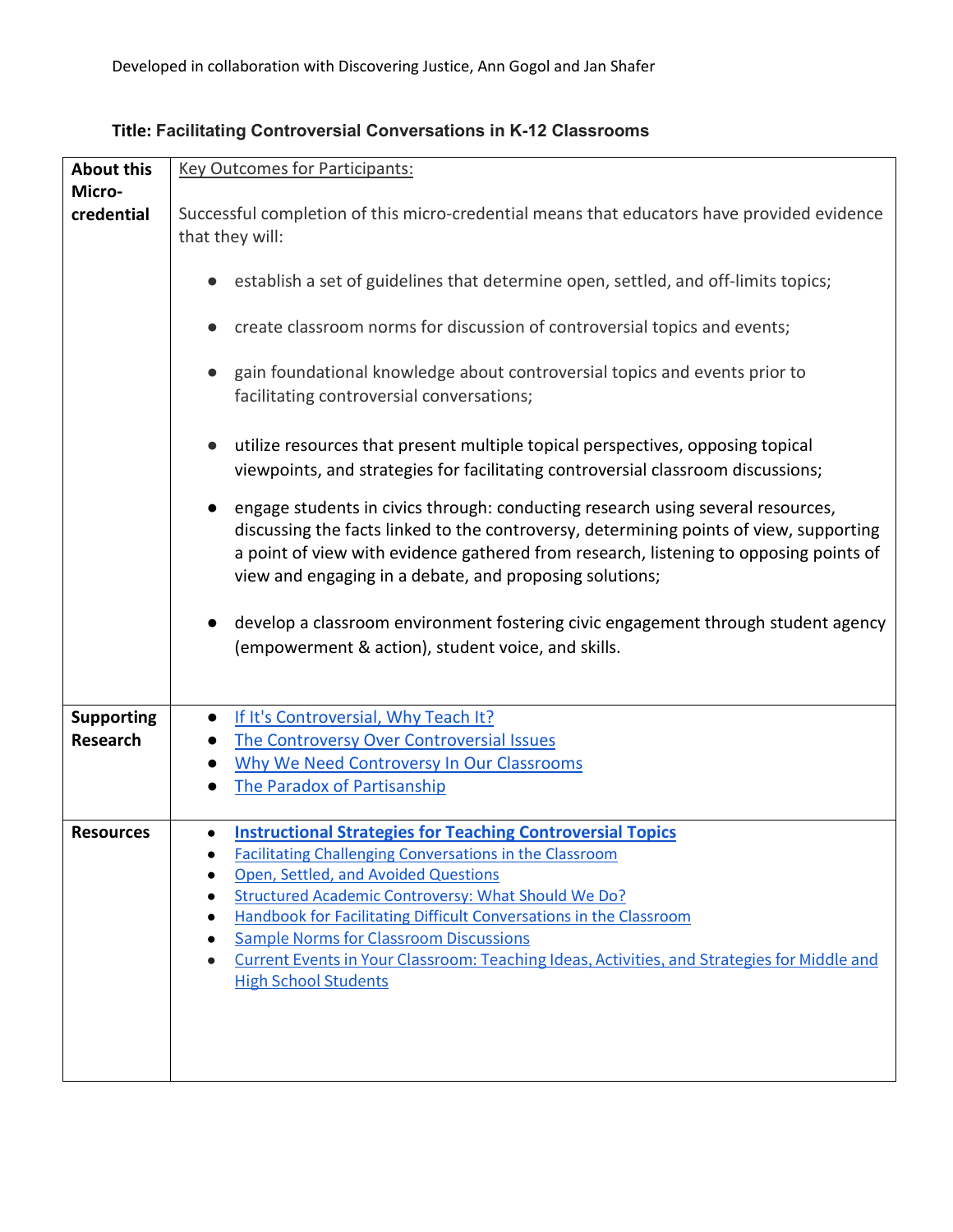| Submission        | Part 1: Plan for laying the groundwork for productive controversial discussions including the                                                                                                                                                                                                                                                                                                    |  |  |
|-------------------|--------------------------------------------------------------------------------------------------------------------------------------------------------------------------------------------------------------------------------------------------------------------------------------------------------------------------------------------------------------------------------------------------|--|--|
| Requireme         | process for selection of topics, establishing norms, and gaining foundational knowledge.                                                                                                                                                                                                                                                                                                         |  |  |
| nts               |                                                                                                                                                                                                                                                                                                                                                                                                  |  |  |
| (assessmen<br>ts) | Part 2: Design Instructional Plans for Active Learning to address this statement from the<br>Massachusetts History and Social Science Framework: People who are prepared to continue<br>the legacy of democracy in the United States are prepared to discuss complex and<br>controversial issues and ideas with people of different views, learning to speak with clarity<br>and respectfulness. |  |  |
|                   | Part 3: Evidence of student engagement with teacher reflection.                                                                                                                                                                                                                                                                                                                                  |  |  |
| <b>Submission</b> | After reading the supporting research and using the resources provided submit:                                                                                                                                                                                                                                                                                                                   |  |  |
| <b>Guidelines</b> |                                                                                                                                                                                                                                                                                                                                                                                                  |  |  |
|                   | Part 1:                                                                                                                                                                                                                                                                                                                                                                                          |  |  |
|                   | 1. A plan that demonstrates evidence of your learning in action                                                                                                                                                                                                                                                                                                                                  |  |  |
|                   | 2. A narrative to "make the case" about how the evidence you provided supports your<br>demonstration of the targeted outcome                                                                                                                                                                                                                                                                     |  |  |
|                   | Part 2:                                                                                                                                                                                                                                                                                                                                                                                          |  |  |
|                   | 1. Instructional Plans relevant to the learning in action                                                                                                                                                                                                                                                                                                                                        |  |  |
|                   | 2. A narrative to "make the case" using supportive citations about how the Instructional<br>Plans provide evidence of targeted outcomes including both the utilization of<br>resources and the engagement of students through civics                                                                                                                                                             |  |  |
|                   | Part 3:                                                                                                                                                                                                                                                                                                                                                                                          |  |  |
|                   | 1. Artifacts and student work samples of your students' engagement with the learning<br>2. Activities and assignments that students have completed with assessment results<br>Teacher Reflection:<br>3.<br>How did this work support students in discussing complex and controversial ideas                                                                                                      |  |  |
|                   | with people of different viewpoints respectfully and with clarity? Please use<br>specific examples from student work or observations.<br>What challenges did you face?<br>How did you overcome them?                                                                                                                                                                                             |  |  |
|                   |                                                                                                                                                                                                                                                                                                                                                                                                  |  |  |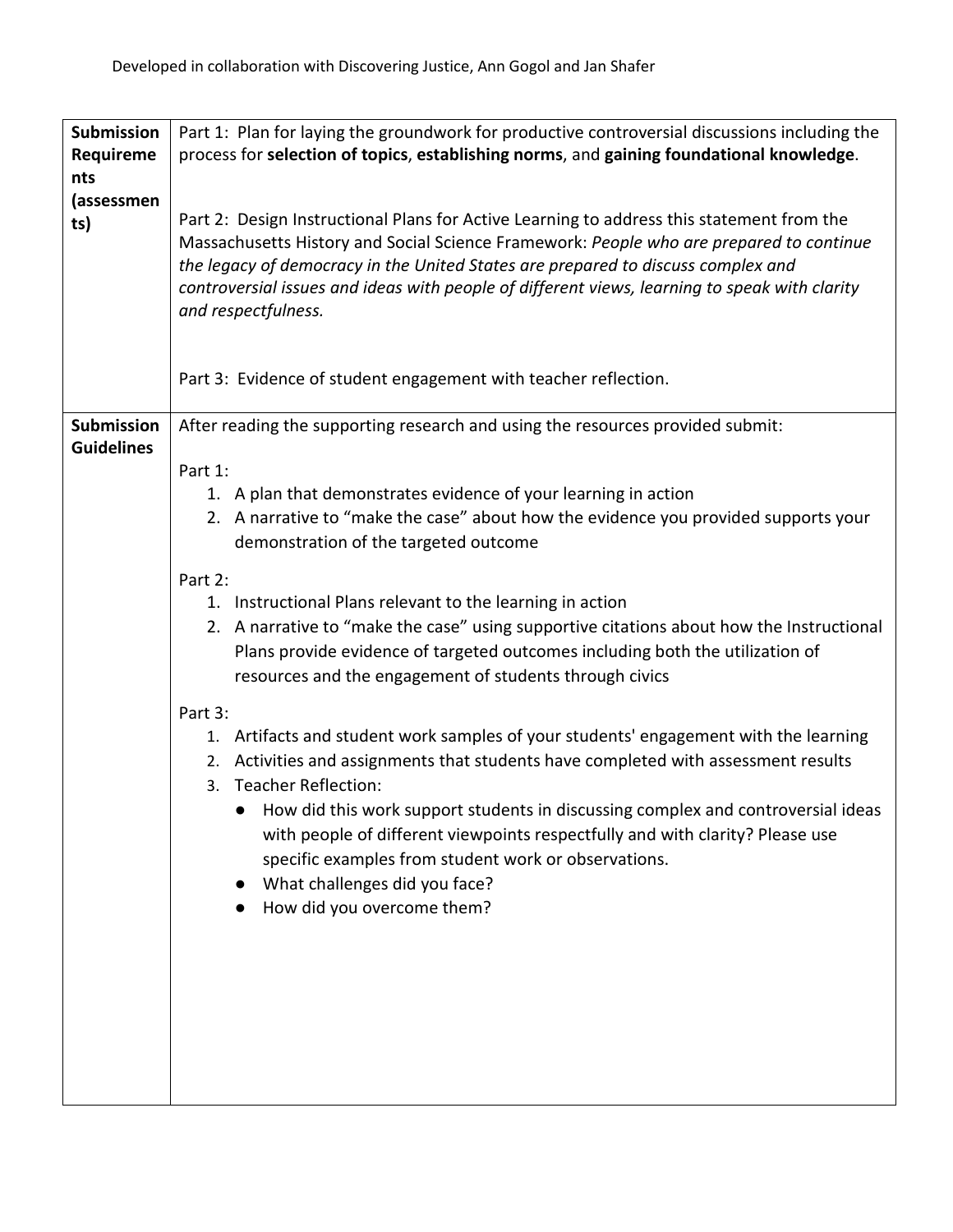| <b>Evaluation</b> | <b>From Submission Guidelines</b>                                                                                                                                                                              | Met Criteria                                                                                                                                                                                                                                                                                                                                                                                                                   |
|-------------------|----------------------------------------------------------------------------------------------------------------------------------------------------------------------------------------------------------------|--------------------------------------------------------------------------------------------------------------------------------------------------------------------------------------------------------------------------------------------------------------------------------------------------------------------------------------------------------------------------------------------------------------------------------|
| <b>Criteria</b>   | Part 1:<br>1. A plan that demonstrates<br>evidence of your learning in action                                                                                                                                  | 1. Plan and narrative for laying the groundwork for<br>productive controversial discussions are included.                                                                                                                                                                                                                                                                                                                      |
|                   | 2. A narrative to "make the case"<br>about how the evidence you<br>provided supports your<br>demonstration of the targeted<br>outcome                                                                          | 2. Plan includes and narrative supports, the criteria<br>for selection of topics, plan for establishing<br>classroom norms for discussion of controversial<br>topics, and process for establishing foundational<br>knowledge of controversial topics and events.                                                                                                                                                               |
|                   | Part 2<br>1. Instructional Plans relevant to<br>the learning in action<br>2. A narrative to "make the case"<br>using supportive citations about<br>how the Instructional Plans<br>provide evidence of targeted | Instructional Plans and narrative make the case for<br>engaging students in civics includes all of the<br>following elements: conducting research using<br>several resources, discussing the facts linked to the<br>controversy, determining points of view, supporting a<br>point of view with evidence gathered from research,<br>listening to opposing points of view and engaging in a<br>debate, and proposing solutions. |
|                   | outcomes including both the<br>utilization of resources and the<br>engagement of students through<br>civics                                                                                                    |                                                                                                                                                                                                                                                                                                                                                                                                                                |
|                   | Part 3:<br>1. Artifacts and student work<br>samples of their students'<br>engagement with the learning<br>2. Activities and assignments that                                                                   | 1. Artifacts and student work show students<br>discussing controversial topics using detailed facts<br>linked to the controversy, actively listening to<br>opposing viewpoints respectfully, and working<br>collaboratively to solve related problems.                                                                                                                                                                         |
|                   | students have completed with<br>assessment results                                                                                                                                                             | 2. Activities and student assignments show students<br>successfully conducting research using several<br>resources, applying the facts linked to the                                                                                                                                                                                                                                                                           |
|                   | 3. Teacher Reflection: How did this<br>work support students in                                                                                                                                                | controversy to determine and support their points of                                                                                                                                                                                                                                                                                                                                                                           |